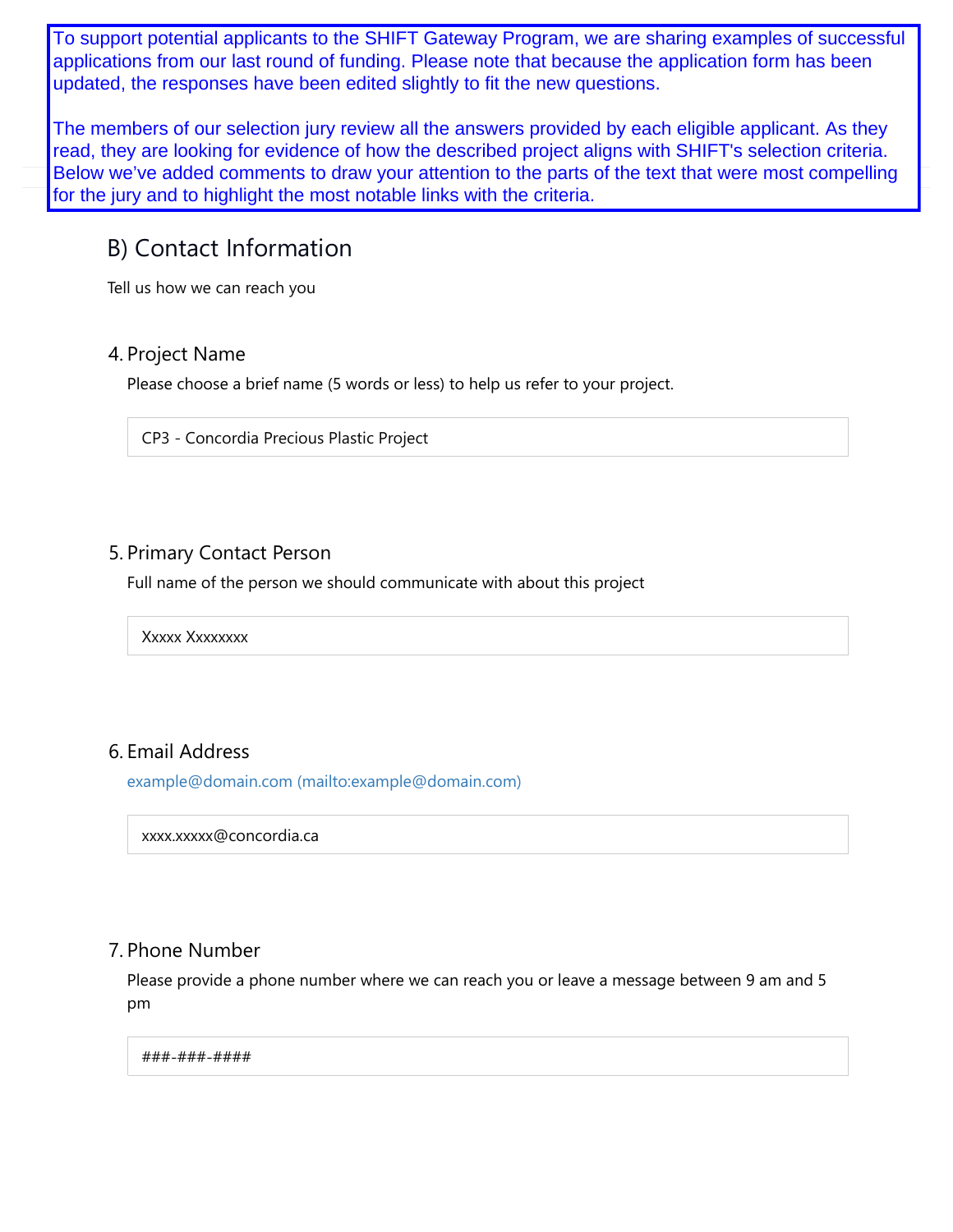(if relevant) 8. Name of the organization or informal group on whose behalf you are applying

| CP <sub>3</sub> |  |  |  |
|-----------------|--|--|--|
|                 |  |  |  |

(if applicable) 9. Your role or position within the organization or informal group

Co-Founder and General Coordinator

10. Website or social media page for your project

(if relevant)

https://www.cp3montreal.com/

11. Who else is on your project team? List the individuals who are actively involved in your team including their name, their connection to Concordia (if applicable), their organizational affiliation (if applicable) and their role/level of involvement in this project.

Visit SHIFT's list of key terms to consult our definition of a project team:

xxxxxx xxxxx Business Technology Management student at Concordia - CP3 Co-Founder and General Coordinator xxxxxx xxxxx Design student at Concordia - CP3 General Coordinator xxxxxx xxxxx Computational Arts student at Concordia - CP3 General Coordinator xxxxxx xxxxx, Management student at Concordia - CP3 Sponsorship and Webinar Crew xxxxxx xxxxx, Urban Planning student at Concordia - CP3 Content Creator Crew xxxxxx xxxxx, Urban Planning student at Concordia - CP3 Web Design and Content Creator Crew xxxxxx xxxxx, Celular Molecular Biology student at Concordia - CP3 Journalist xxxxxx xxxxx, Sociology student at Concordia - CP3 Journalist xxxxxx xxxxx, Political Science student at Concordia - CP3 Content Creator Crew xxxxxx xxxxx Computer Science student at Concordia - CP3 Web Design Crew xxxxxx xxxxx, Concordia - Facility Management - Zero Waste Concordia (Advisor) xxxxxx xxxxx-CUCCR (Advisor)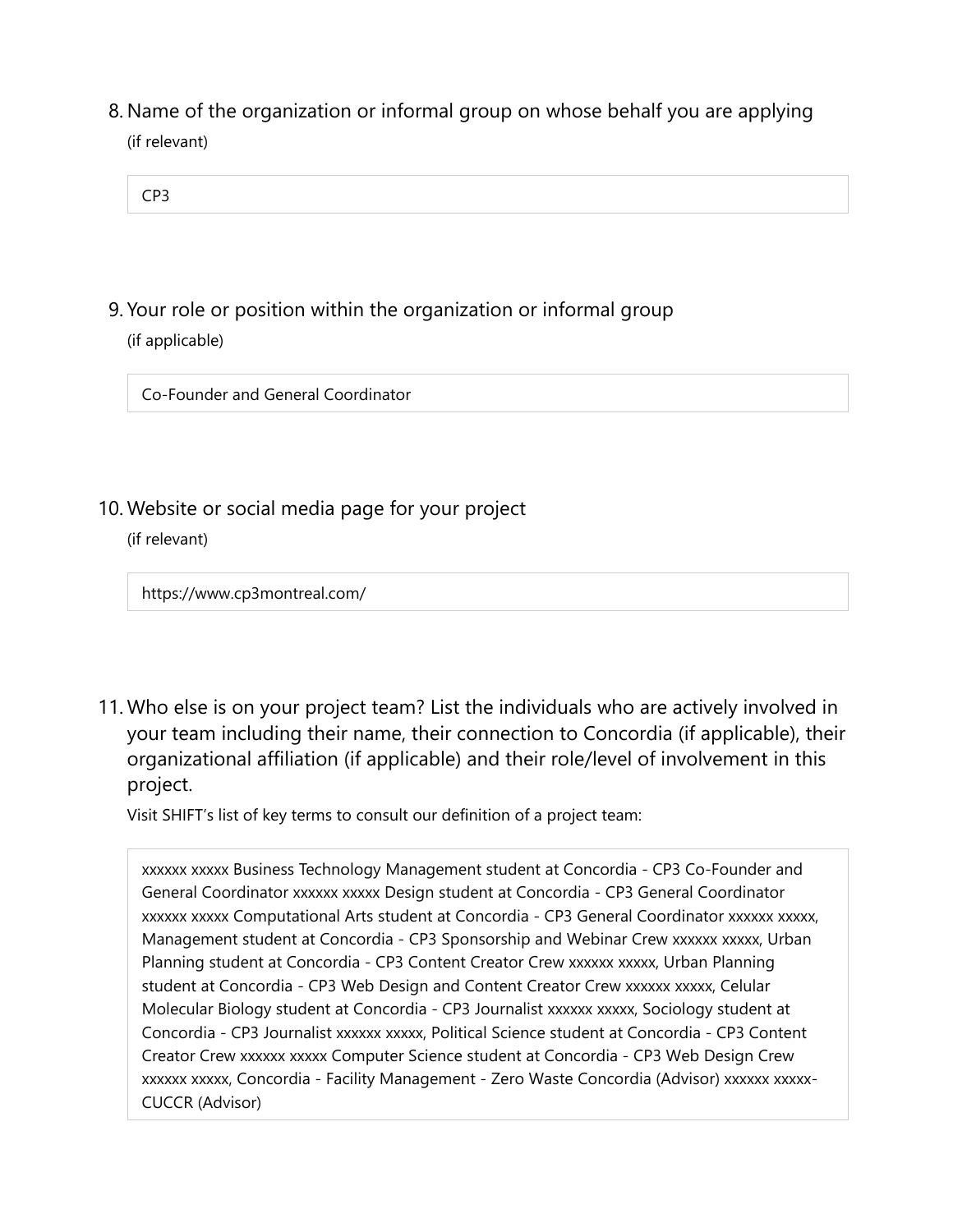# C) Project description and potential for social transformation

Definition: Social transformation is an intentional process of systemic change to address not only the symptoms but the root causes of inequity, injustice and unsustainability. A project that has a transformative social impact is one that brings about change at the level of a whole system impacting social norms and beliefs, resource consumption patterns, rules and practices, technologies and infrastructures, and/or the distribution of power.

## 12. What social issue are you addressing with your project? (Recommended length: 1 - 25 words)

e.g. access to quality mental health care; discriminatory immigration policies; social isolation of seniors; gender-based violence; racism in academia; food security; affordable housing; youth empowerment; reconciliation and decolonization; climate change; etc.

| Chipowerment, reconciliation and accolomzation, climate change, etc.                                                    | <b>Clarity of</b><br><b>Vision and</b>           |
|-------------------------------------------------------------------------------------------------------------------------|--------------------------------------------------|
| The plastic crisis: its social impact, low recycling rates, environmental impact, and lack of<br>awareness.             | <b>Purpose:</b><br>Identifies the                |
|                                                                                                                         | social issue<br>they are<br>hoping to<br>tackle. |
| 13. Is the social issue you are addressing related to injustice, inequity or<br>unsustainability? (pick all that apply) |                                                  |

Please note that preference is generally given to projects that address at least 2 of 3

Injustice

Inequity

Unsustainability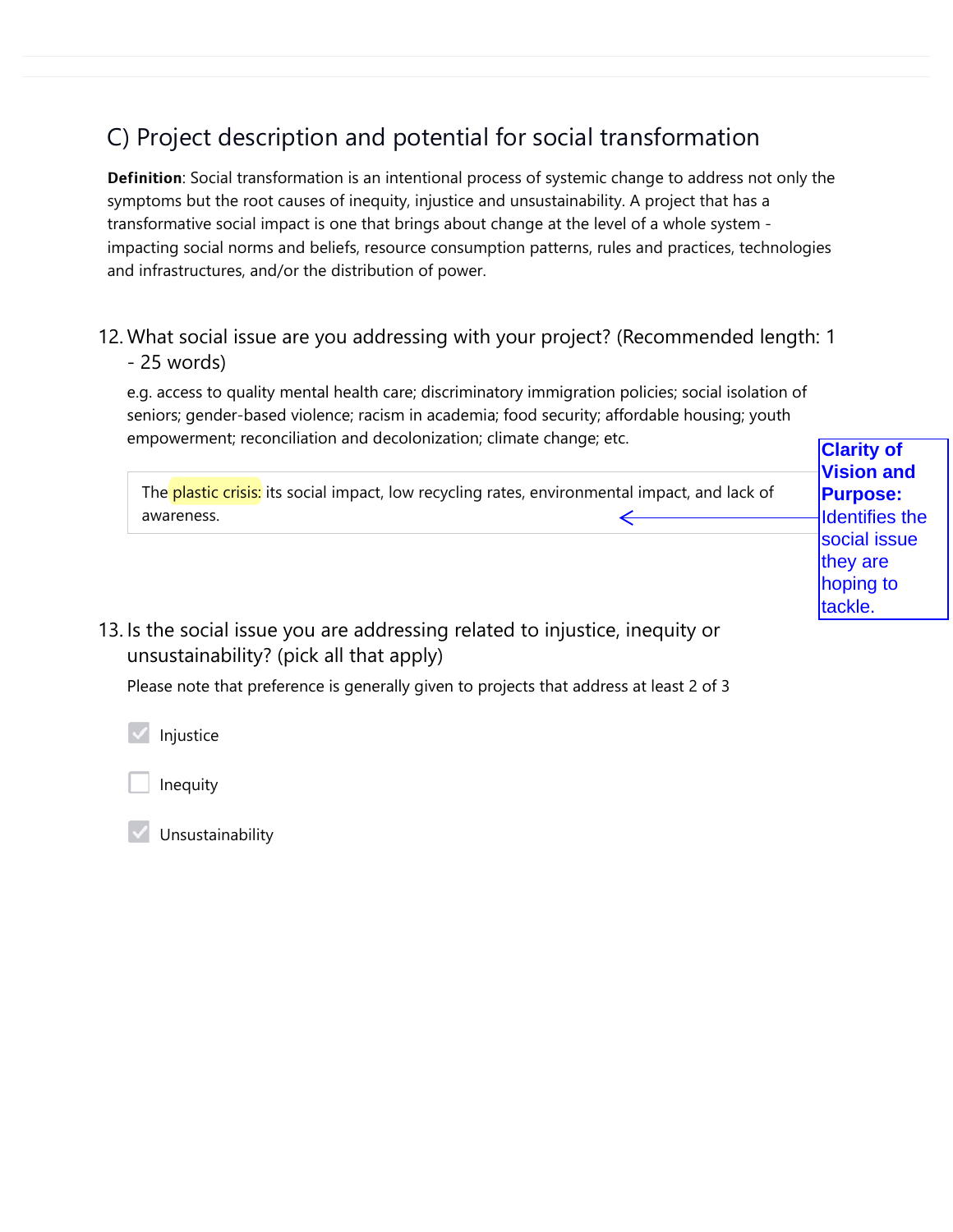# 14. What system(s) are you hoping to transform with your project? (Recommended length: 1 - 25 words)

Systems exist at many different scales, such as at the level of an institution, a neighbourhood, a city, an industry or a society. Some examples of systems you might be hoping to transform with your project include: Concordia University; patient care at hospital X; fossil fuel industry; adapted transportation in Montreal; waste management in NDG; artificial intelligence sector; etc.

The plastic waste management system at Concordia University  $\leftarrow$ 

**Clarity of Vision and Purpose:** Specifies which system they are hoping to transform.

## 15. What is your project or idea? What will the impact be? (Recommended length: 200 - 300 words)

Describe what you are planning to do and what will be different in the short or medium-term because it exists

The Concordia Precious Plastic Project (CP3) is inspired by and follows the structure of the global initiative, Precious Plastic. CP3 is a multidisciplinary initiative, **currently working towards** three objectives: 1. Plastic Education: Invest in raising awareness of the plastic crisis through its socia/ media and website articles. We will also host online workshops open to all students and the Montreal community, where we will provide guidance and empower individuals on proper disposal methods, non-plastic consumption, and other alternatives to plastic products. 2. Plastic Recycling: Divert plastic waste produced at Concordia from landfills by creating a new oncampus recycling system. Repurpose the plastic into new materials, by shredding and shaping it into a new plastic item. For example, extruding prototypes into new recycled 3D printing filament. CP3 also aims to create a new model of systematic change for products without a plastic identification number by providing Concordia members and Montreal Makerspaces the appropriate tooling to stamp recycling symbols and numbers to prototypes and other plastic products. 3. Research: Enable research and teaching opportunities about the plastic crisis with regards to environmental, social, and financial impacts of plastic. Within our pilot year, CP3 plans to conduct audits on campus to create a new waste management system focused on plastic waste, to better understand the current issue and continue to track progress over time. CP3 will impact the community by transforming social behavior through educational campaigns on the plastic issue and by establishing a model recycling system that will divert Concordia's plastic from landfills and developing countries, decrease the costs and carbon emissions associated with waste transportation, and recycle short term plastic materials into long term product **Clarity of Vision and Purpose:** Explains the main objectives of this project.

**Real World Impact:** Describes the anticipated impact of their work.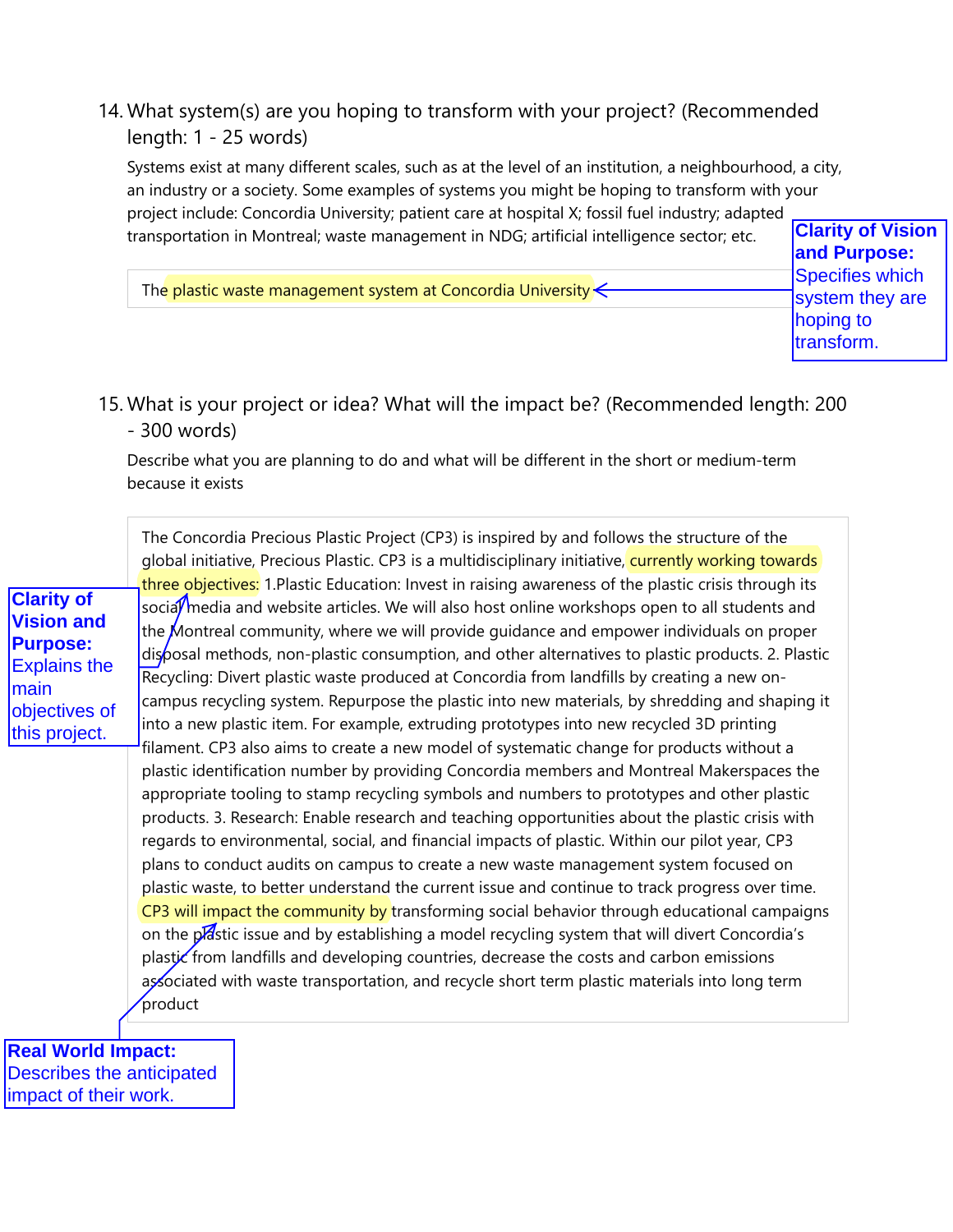Look beyond the symptoms you are goals of this work. Describes how CP3 hopes to contribute to will transform the system and the sochanges in infrastructure and technology at Concordia and the 16. In what ways will your project impact the **root causes** of the social issue you are tackling in the longer term? Explain the potential you see for your project to contribute to a system-level solution that will reduce injustice, inequity or unsustainability in the future. **Potential for Social Transformation:** Summarizes the long-term potential for longer term impacts from research and education.

Plastic waste is part of a comprehensive unsustainable and unjust system. Plastic presents problems from its origin, made from petroleum to its disposal. About 86% of Canada's plastic waste ends up in landfills, only 9% is recycled (1). Canada ships about 12% of its plastic waste to developing countries in Southeast Asia that usually lack the proper waste management infrastructure (1). CP3 will help achieve Concordia University's goal of a 90% diversion and 50% reduction of its waste from landfills by creating a community space with the proper technology and infrastructure to ensure that a significant part of the University's plastic waste is repurposed. This space is also meant to serve as a **center for research** to create new plastic alternatives for long-term purposes, which is crucial in the plastic problem. Furthermore, plastics without identification numbers end up in landfills, we can provide Makerspaces with the appropriate stamping tools to ensure their 3D prototypes are identified with the recycling symbol and plastic-type number to indicate the recycling process. Lastly, CP3 educational campaign helps educate the community on the plastic crisis, with the potential to generate an impact on resource consumption patterns by encouraging a lower consumption of single-use plastic. This awareness can be shared with the community outside of Concordia through webinars and workshops, with the alm to share and give back what we've learned at CP3 and inspire others. (1) Young, Rachelle. "Canada's Plastic Problem: Sorting Fact from Fiction." Oceana Canada, 25 Nov. 2019, oceana.ca/en/blog/canadas-plastic-problem-sorting-fact-fiction.

**Potential for Social Transformation: Indicates a** desire to take lessons from this project and share them with a broader audience so that changes can be applied to other systems beyond Concordia.

17. How is your team connected to the communities or people that this project will impact and/or to the people who have the authority to make impactful decisions on this topic? (Recommended length: 100 - 200 words)

CP3 is formed by a multidisciplinary team of undergraduate students who are passionate to bring awareness to the plastic crisis while developing a recycling process at a material level on campus. In our pilot year, we aim to divert Concordia's waste, and reduce the amount of virgin plastics used in students' prototypes by recycling plastic into new material such as 3D printing filament. . To do so, CP3 conducts frequent surveys to better understand the students' plastic needs on and off-campus. According to our May of 2020 survey, out of 81 respondents, 57% of students at Concordia use plastic materials for both academic and non-academic projects and 52% will spend between \$5-\$30 per semester on single-used virgin plastic. CP3 can reduce the financial, and environmental costs students have for these prototypes. To better understand the plastic crisis in the Montreal community, interviews are currently being conducted to learn from Montreal businesses that have successfully gone plastic-free. When covid restrictions are lifted, **Community Connection: Describes** ownership of this project by the community that this project is seeking to benefit (students at Concordia).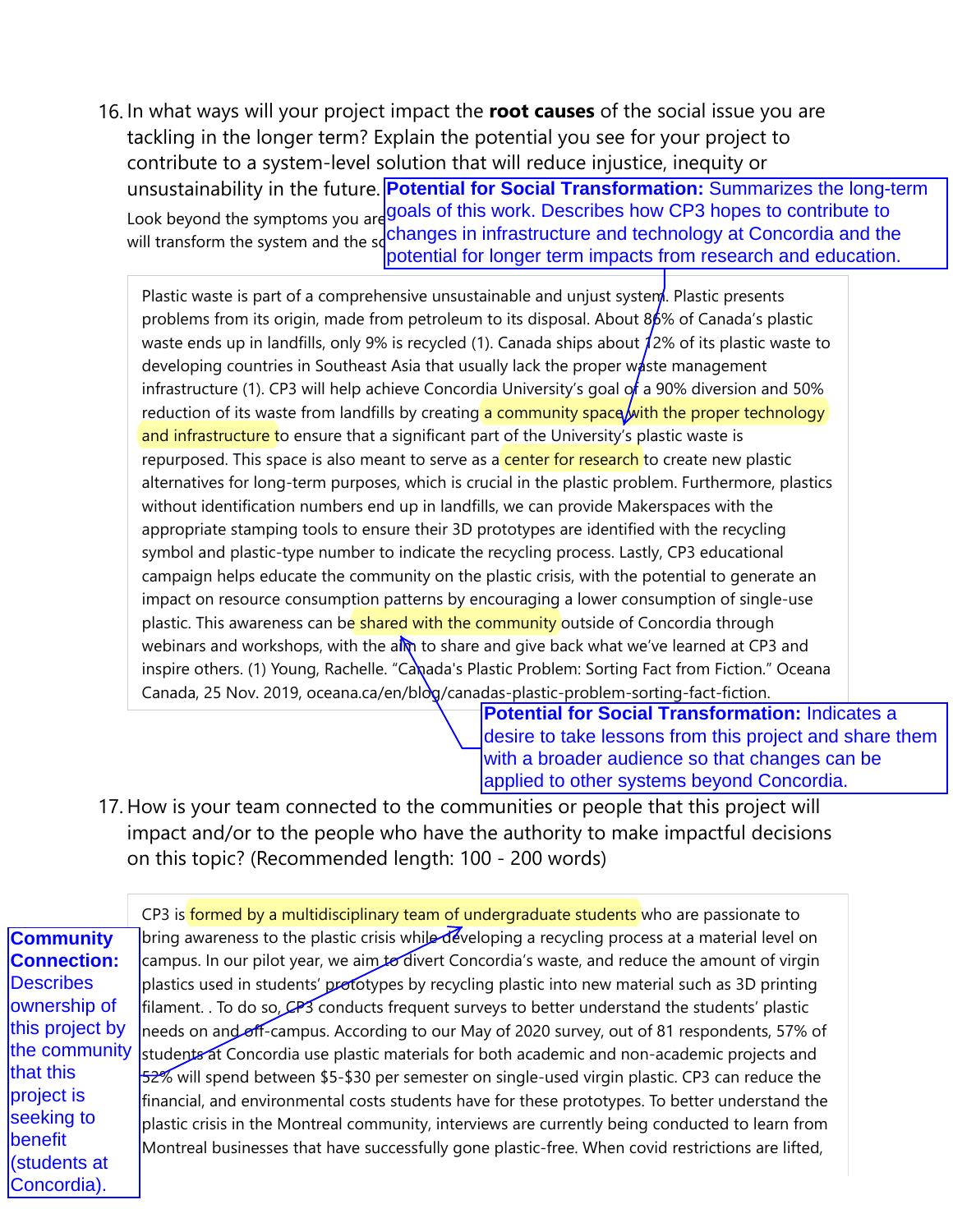we would like to interview and visit recycling facilities around Montreal to understand first-hand the challenges of the waste management system, and the impacts on the communities living in the surrounding areas.

18. How is your project connected to Concordia or how would you like it to be in the future? (Recommended length: 50 - 100 words)

Emphasize connections to Concordia's core operations (teaching, learning, research, or campus/student life) as opposed to connections to individuals

CP3 is a student-led project so we are well connected to Concordia with the Concordia student body. We are connected to the Concordia Zero Waste initiative, and CUCCR who offer feedback, and connections within Concordia, both faculty and staff. Our hope is to build stronger connections with Concordia professors in the future.

**Concordia Connection:** Describes many strong connections with campus life at the university.

What different perspectives on the issue or system you are seeking to transform 19. are currently held by members of your project team? Besides the current members of your team, are there additional stakeholders or partners who you would like to see involved in your project in the future? (Recommended length: 50 - 100 words) **Multi-disciplinary & multi-stakeholder engagement:** Highlights a diversity of expertise and approaches held within

The members of our team are all studying different disciplines and, as such, bring different expertise to our work on plastic waste management (engineering, design, business planning, etc.)/ SHIFT would be of great help in guiding us towards generating impact beyond Concordia. Although we are aware of different Makerspaces (Helios, MontrealLab) and nonprofits (Peter McGill Eco Quartier, Eco-Quartier NDG) that we could potentially partner with to bridge the gap between the university and the community, we need help on how to do so.

**Multi-disciplinary & multi-stakeholder engagement:** Demonstrates an awareness of other relevant stakeholders in their field of work and an interest in working with them more closely in the future.

> 20. Why are you excited to join the SHIFT Learning Community? What do you hope to learn from the 6-part event series? (Recommended length: 50 - 100 words)

We are excited to connect with other people working on socially transformative projects and would love to learn about the strategies they have used to advance systemic change in their fields. Several members of our team would like to participate in the Horizons Learning Journey if possible.